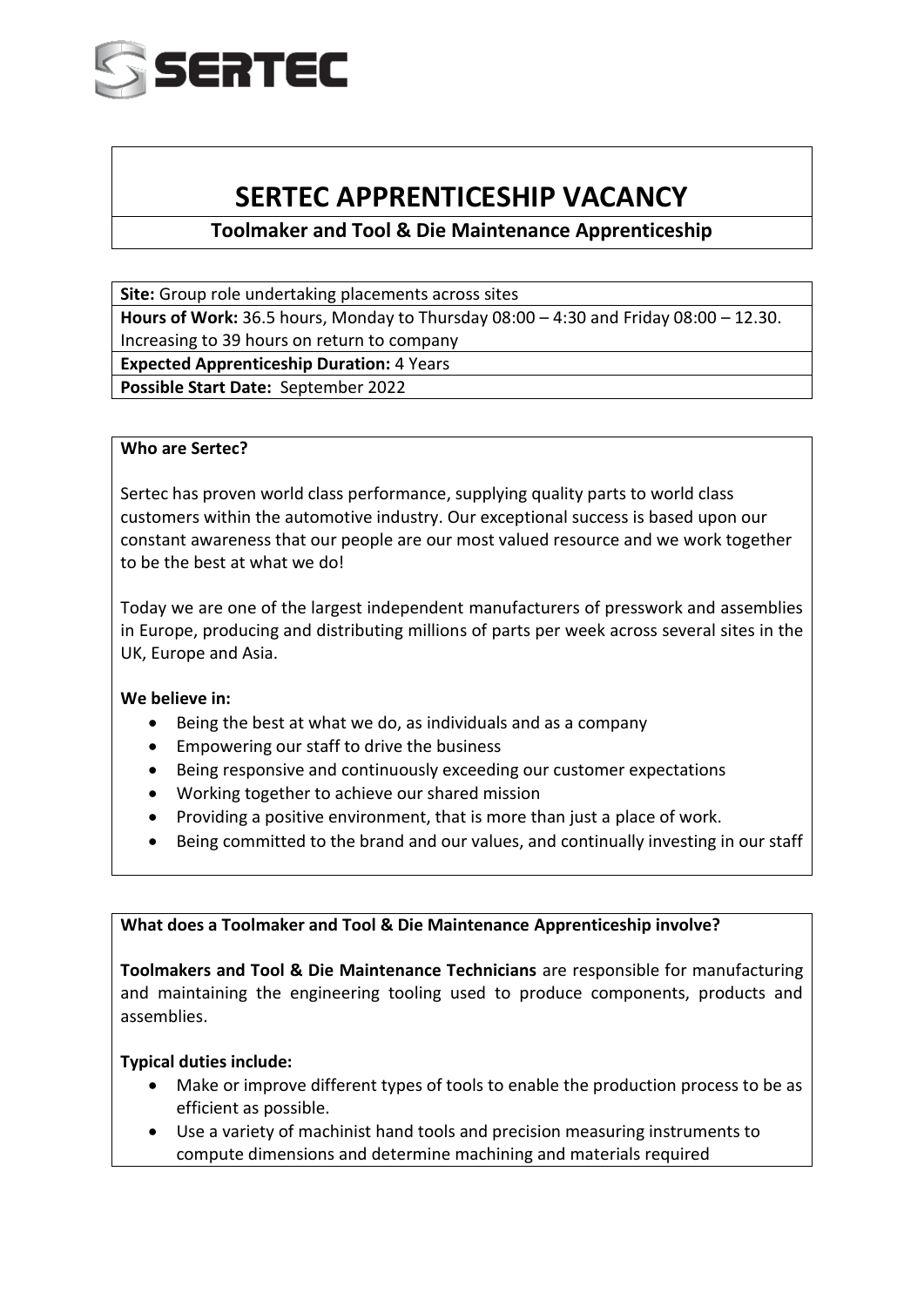

• Diagnose, dismantle and correct problems with machinery by making necessary repairs to return equipment to proper working order

#### **What does a Sertec apprenticeship involve?**

As an Engineering apprentice you will undertake a structured 4 year development programme, where you will have the opportunity to develop your knowledge and skills whilst working directly with industry professionals. You will gain hands-on experience, alongside college-based learning which will provide you with the best start to your career in Engineering.

You will spend your first year at our Training Provider's training centre completing Level 2 foundation skills and you will work towards your level 3 BTEC, on your return to company, you will complete and NVQ level 3 and dependent on your commitment and progress, you may also move on to study a HNC or Degree level qualification.

#### **Why choose a Sertec Apprenticeship?**

Sertec Apprentices will be provided with numerous opportunities to develop, throughout the programme and beyond. During the programme you will be supported by dedicated mentors as you undertake a variety of placements across the business, allowing you to learn directly from the experts. You will also gain industry recognised qualifications alongside hands-on experience within the automotive industry.

Sertec strive to create a welcoming and collaborative environment where all our employees can bring their authentic selves. We show respect and care towards one another and work together to create a safe and collaborative environment where all thoughts and opinions are welcome.

#### **What are we looking for?**

Sertec are looking for the best. Whilst academic success is important, so too is your drive and determination to work within the automotive engineering industry.

#### **Desired Skills and Behaviours:**

- 5 GSCEs or equivalent at C grade or above (Grade 5-9), (including Maths, English and Science)
- Genuine interest in engineering and technology-based subjects
- Excellent problem-solving skills
- The enthusiasm to learn new things
- A willingness to work as part of a team
- Ability to take and follow instruction
- A keen eye for detail.